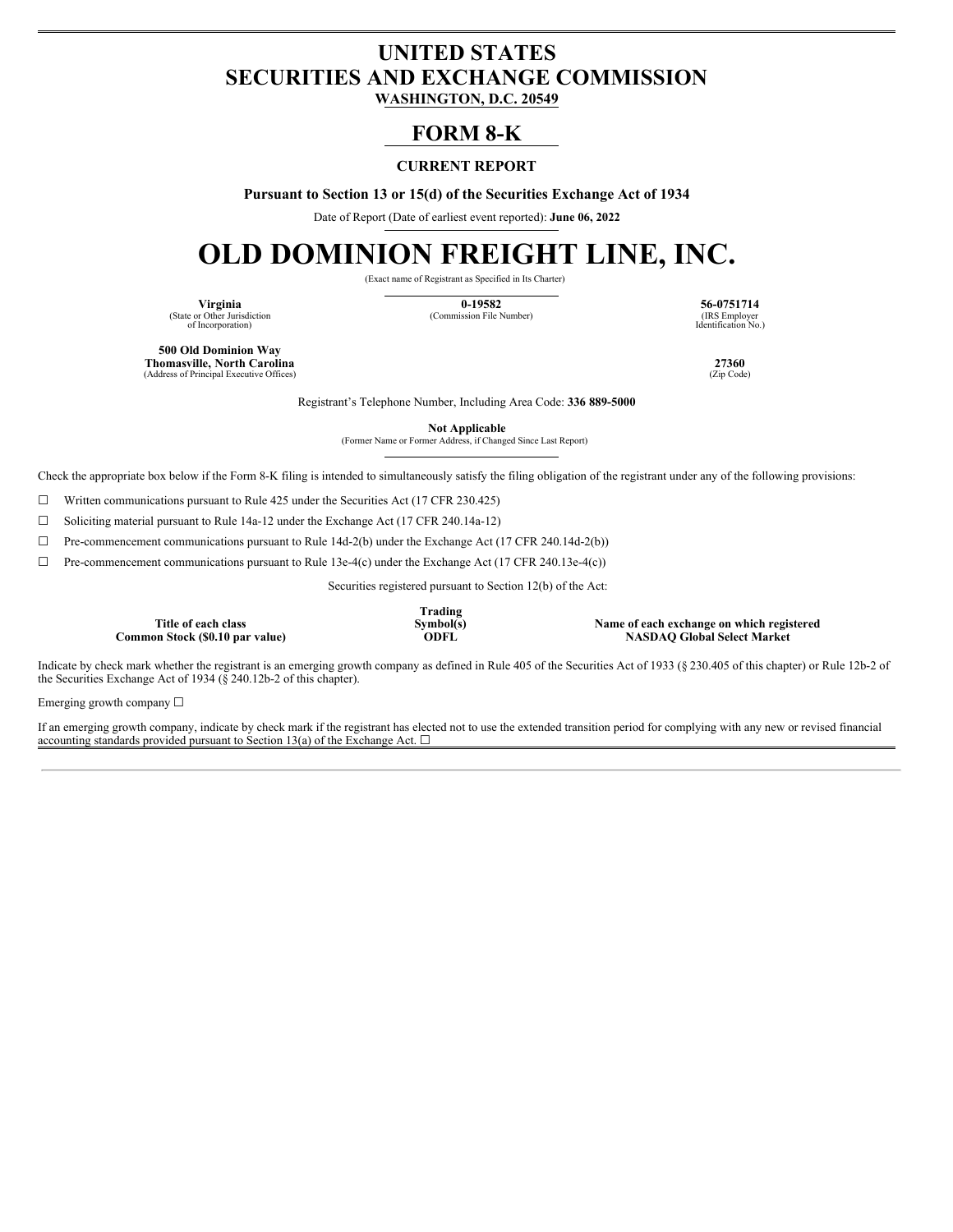#### **Item 7.01 Regulation FD Disclosure.**

On June 6, 2022, Old Dominion Freight Line, Inc. issued a press release to provide an update on certain operating metrics for the second quarter of 2022. A copy of this press release is furnished as Exhibit 99.1.

#### **Item 9.01 Financial Statements and Exhibits.**

| Exhibit No. | <b>Description</b>                                                          |
|-------------|-----------------------------------------------------------------------------|
| 99.1        | Press Release dated June 6, 2022                                            |
| 104         | Cover Page Interactive Data File (embedded within the Inline XBRL document) |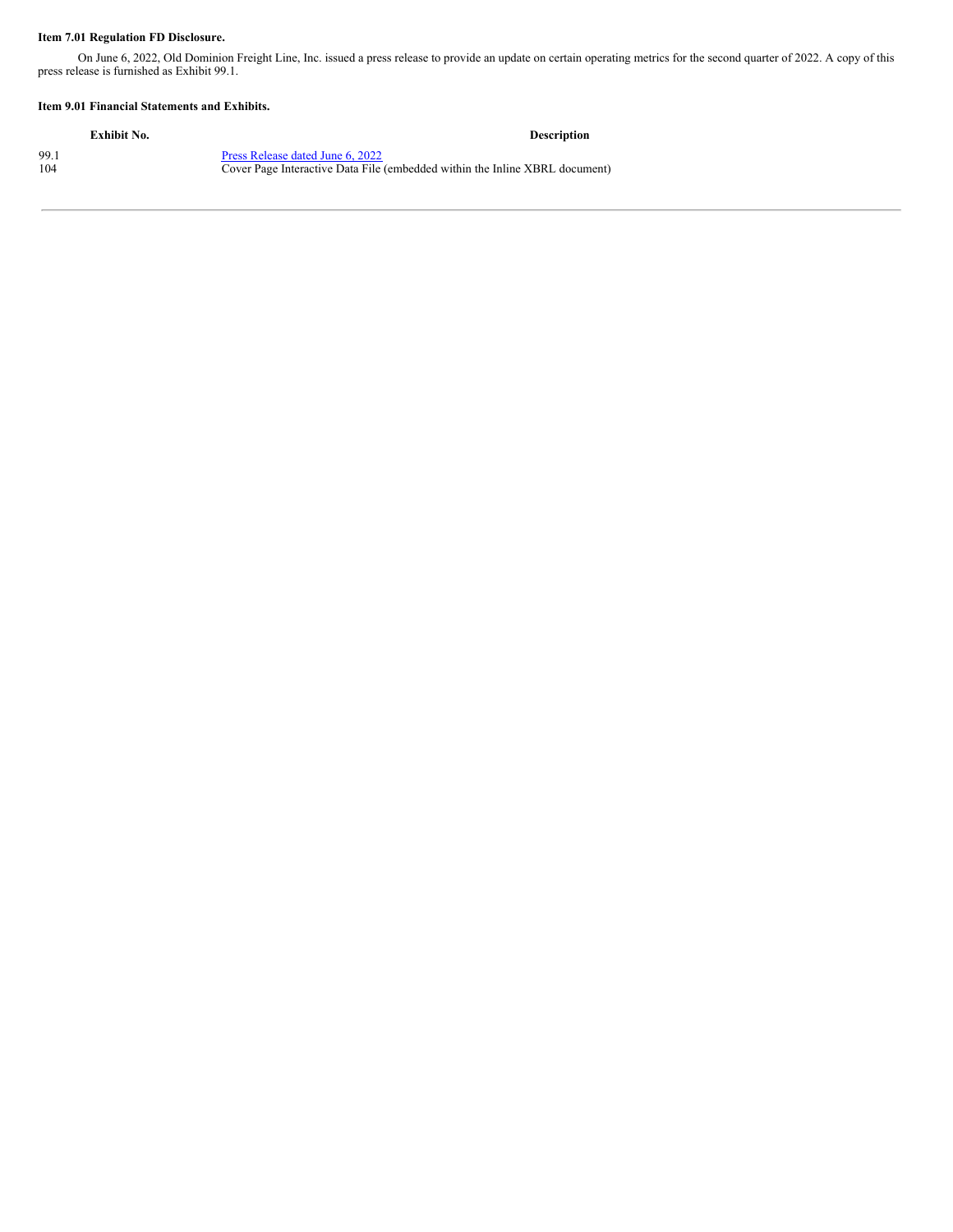#### **SIGNATURES**

Pursuant to the requirements of the Securities Exchange Act of 1934, the registrant has duly caused this report to be signed on its behalf by the undersigned hereunto duly authorized.

#### **OLD DOMINION FREIGHT LINE, INC.**

By: /s/ Kimberly S. Maready Kimberly S. Maready Vice President - Accounting & Finance (Principal Accounting Officer)

Date: June 6, 2022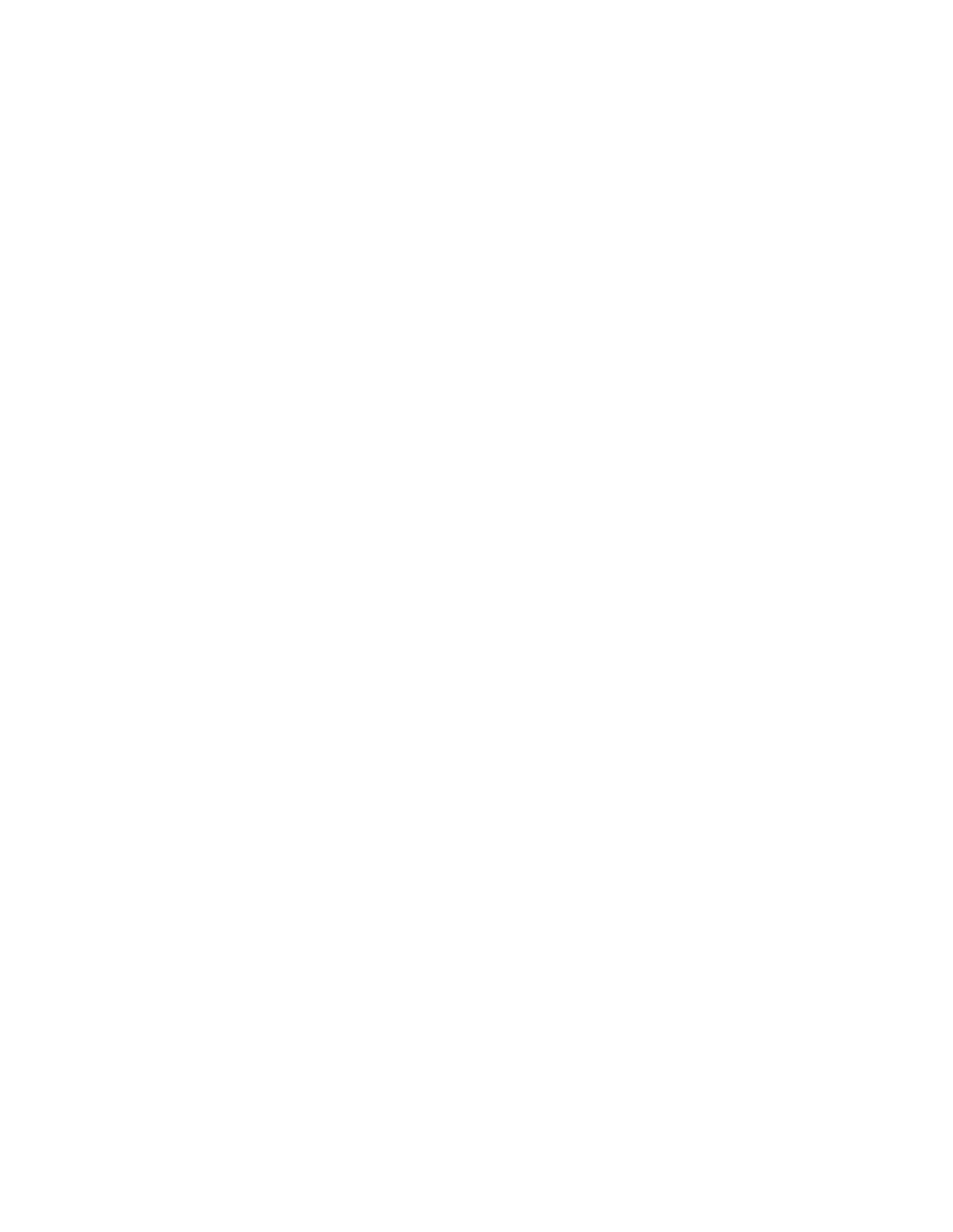

Contact: Adam N. Satterfield Senior Vice President, Finance and Chief Financial Officer (336) 822-5721

#### **OLD DOMINION FREIGHT LINE PROVIDES UPDATE FOR SECOND QUARTER 2022**

THOMASVILLE, N.C. – (June 6, 2022) – Old Dominion Freight Line, Inc. (Nasdaq: ODFL) today reported certain less-than-truckload ("LTL") operating metrics for May 2022. Revenue per day increased 26.0% as compared to May 2021 due to a 2.3% increase in LTL tons per day and an increase in LTL revenue per hundredweight. The change in LTL tons per day was attributable to a 2.8% increase in LTL shipments per day that was partially offset by a 0.6% decrease in LTL weight per shipment. For the quarter-to-date period, LTL revenue per hundredweight and LTL revenue per hundredweight, excluding fuel surcharges, increased 22.4% and 9.6%, respectively, as compared to the same period last year.

Greg C. Gantt, President and Chief Executive Officer of Old Dominion, commented, "Old Dominion's revenue growth exceeded 20% for both April and May of 2022, as customer demand has remained steady throughout the second quarter. The consistency in demand for our superior service has allowed us to improve our yields while also supporting our market share initiatives. We believe we can continue to win market share over the long term and, as a result, we remain fully committed to the same long-term strategic plan that has guided us for many years. As part of this plan, we will continue to focus on our value proposition of delivering superior service at a fair price to our customers. We will also continue to invest in our people, our fleet and our service center network to help ensure that the necessary elements of capacity are in place to support our anticipated volume trends. Through the ongoing execution of our long-term business strategies, we are confident in our ability to produce further profitable growth and increased shareholder value."

Forward-looking statements in this news release are made pursuant to the safe harbor provisions of the Private Securities Litigation Reform Act of 1995. We caution the reader that such forward-looking statements involve risks and uncertainties that could cause actual events and results to be materially different from those expressed or implied herein, including, but not limited to, the following: (1) the challenges associated with executing our growth strategy, and developing, marketing and consistently delivering high-quality services that meet customer expectations; (2) various risks related to public health epidemics, pandemics and similar outbreaks, including the continuing impact of the COVID-19 pandemic; (3) changes in our relationships with significant customers; (4) our exposure to claims related to cargo loss and damage, property damage, personal injury, workers' compensation and healthcare, increased self-insured retention or deductible levels or premiums for excess coverage, and claims in excess of insured coverage levels; (5) the availability and cost of new equipment, including regulatory changes and supply constraints that could impact the cost of these assets; (6) the availability and cost of third-party transportation used to supplement our workforce and equipment needs; (7) the availability and price of diesel fuel and our ability to collect fuel surcharges and the effectiveness of those fuel surcharges in mitigating the impact of fluctuating prices for diesel fuel and other petroleumbased products; (8) seasonal trends in the LTL industry, including harsh weather conditions and disasters; (9) the availability and cost of capital for our significant ongoing cash requirements; (10) decreases in demand for, and the value of, used equipment; (11) our ability to successfully consummate and integrate acquisitions; (12) the costs and potential liabilities related to our international business relationships; (13) the costs and potential adverse impact of compliance with anti-terrorism measures on our business; (14) the competitive environment with respect to our industry, including pricing pressures; (15) various economic factors such as recessions, downturns in the economy, global uncertainty and instability, changes in international trade policies, changes

- MORE -